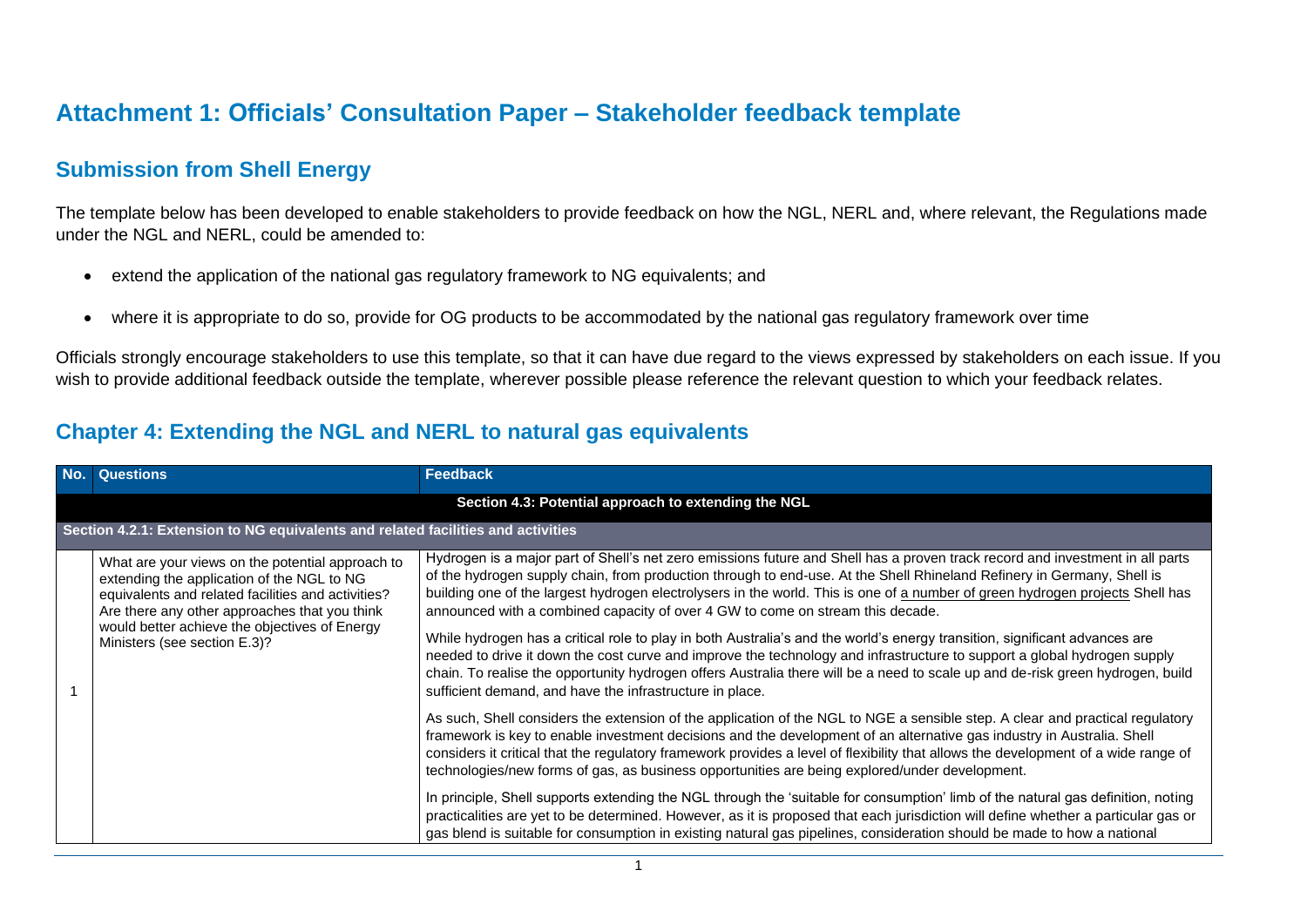| No.            | <b>Questions</b>                                                                                                                                                                                                                            | <b>Feedback</b>                                                                                                                                                                                                                           |
|----------------|---------------------------------------------------------------------------------------------------------------------------------------------------------------------------------------------------------------------------------------------|-------------------------------------------------------------------------------------------------------------------------------------------------------------------------------------------------------------------------------------------|
|                |                                                                                                                                                                                                                                             | consistent approach will be applied. Harmonisation will be critical when considering how the NGL is applied to transmission<br>pipelines to ensure that NGE products can be shipped across jurisdictions to enable supply to meet demand. |
|                |                                                                                                                                                                                                                                             | Shell also considers it to be critical that in considering the accommodation of NGEs into Australia's gas infrastructure that the<br>current natural gas industry is not jeopardized.                                                     |
| $\overline{2}$ | What are your views on the policy intention to<br>enable all elements of the national gas regulatory<br>framework to apply to NG equivalents and their<br>related facilities and activities in the same way<br>that they do to natural gas? | Shell considers this a sensible approach. This will be important to create a level playing field across market parties engaging<br>in a commercially competitive space and to ensure efficiencies of existing infrastructure.             |
| 3              | What are your views on the NGL requiring<br>jurisdictions to make a local regulation to confirm<br>when a gas or gas blend authorised for supply<br>through a pipeline (or part of a pipeline) is an NG<br>equivalent?                      | In principle, Shell supports this approach as a clear signal to industry. As noted in our response to Q1 a national consistent<br>approach will be important to support the existing interconnected infrastructure.                       |
| $\overline{4}$ | Who is likely to operate the blending facilities<br>involved in the creation of NG equivalent blends?                                                                                                                                       | No comment.                                                                                                                                                                                                                               |
| 5              | Do you think blending facilities should be subject<br>to the same economic regulatory framework that<br>applies to pipelines? Please explain your<br>response to this question.                                                             | No comment.                                                                                                                                                                                                                               |
| 6              | Are there any specific physical characteristics of<br>NG equivalents or the supply chain for these<br>products that you consider should be taken into<br>account when extending the natural gas<br>regulatory framework to NG equivalents?  | No comment.                                                                                                                                                                                                                               |
| $\overline{7}$ | Are there any other observations you would like to<br>make about the potential approach to extending<br>the application of the NGL to NG equivalents and<br>related facilities and activities?                                              | No comment.                                                                                                                                                                                                                               |
| 8              | Are there any other changes that you think need<br>to be made to the NGL to accommodate NG<br>equivalents and related facilities and activities?                                                                                            | No comment.                                                                                                                                                                                                                               |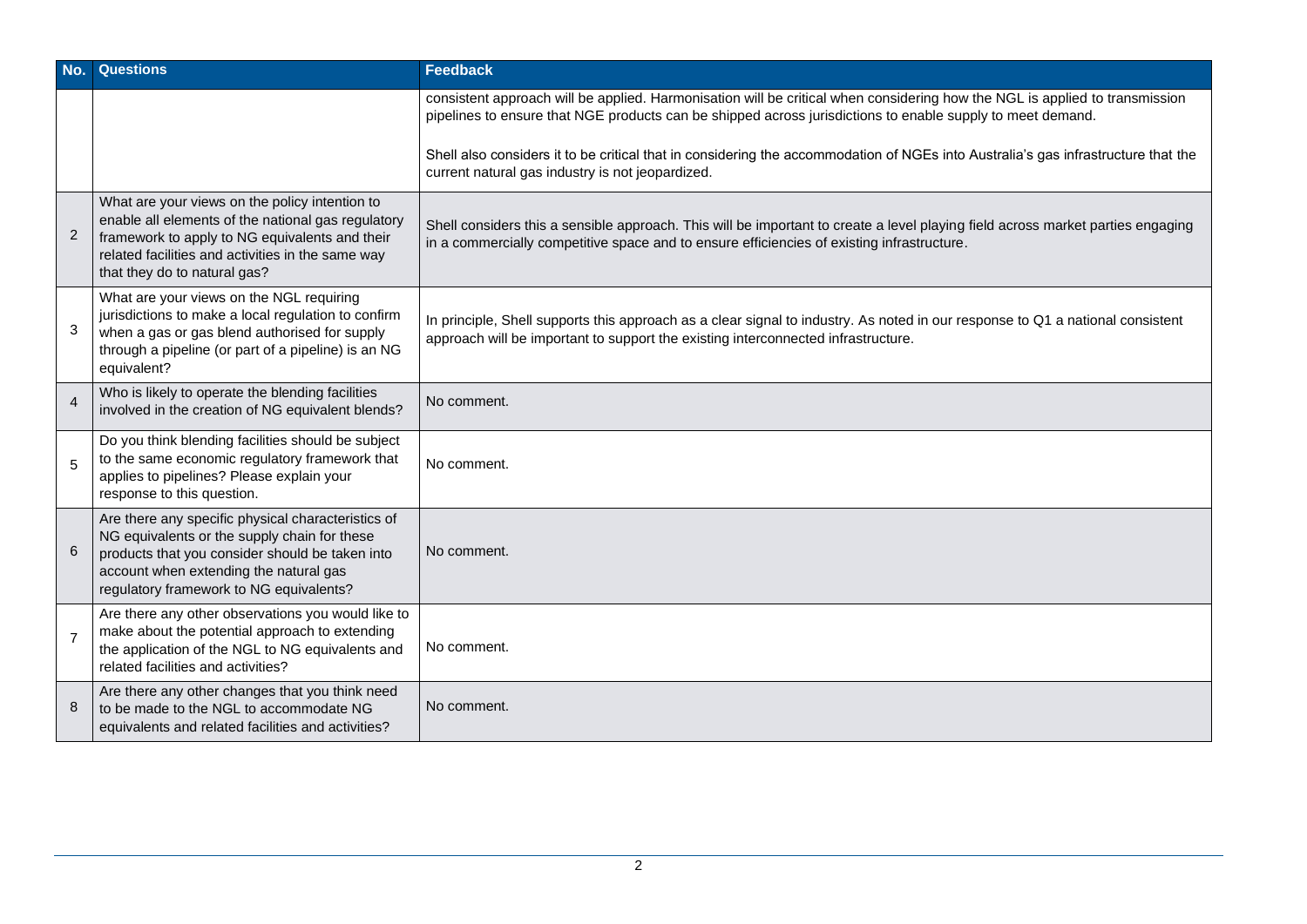| No.          | <b>Questions</b>                                                                                                                                                                                                                                                                           | <b>Feedback</b>                                                                                                                                                                                                                                                                                                                                               |  |  |
|--------------|--------------------------------------------------------------------------------------------------------------------------------------------------------------------------------------------------------------------------------------------------------------------------------------------|---------------------------------------------------------------------------------------------------------------------------------------------------------------------------------------------------------------------------------------------------------------------------------------------------------------------------------------------------------------|--|--|
|              | Section 4.2.2: Extension to constituent gases and related facilities and activities                                                                                                                                                                                                        |                                                                                                                                                                                                                                                                                                                                                               |  |  |
| $\mathbf{Q}$ | What are you views on the proposal to amend the<br>NGL to enable the national gas regulatory<br>framework to apply to the constituent gases and<br>related facilities and activities involved in the<br>supply of NG equivalents (where appropriate to do<br>so) set out in section 4.2.2? | Shell considers it critical that the regulatory framework provides a level of flexibility that allows the development of a wide<br>range of technologies/new forms of gas, as business opportunities are being explored/under development.                                                                                                                    |  |  |
| 10           | What are your views on the proposal that<br>pipelines involved in the transportation of a<br>constituent gas (e.g. a hydrogen pipeline) be<br>subject to economic regulation under the NGL and<br>NGR?                                                                                     | No comment.                                                                                                                                                                                                                                                                                                                                                   |  |  |
| 11           | Are there any other observations you would like to<br>make about the potential approach to extending<br>the application of the NGL to constituent gases<br>and related facilities and activities?                                                                                          | Infrastructure planning and investment should consider the accommodation of constituent gases. It should highlight the roles<br>and responsibilities of market and regulated players in the production of constituent gases, set clear rules for the injection of<br>consistent gases into and state specific rules for connecting electrolysers to the grid. |  |  |
| 12           | Are there any other approaches that you think<br>would better achieve the objectives of Energy<br>Ministers (see section E.3)?                                                                                                                                                             | No comment.                                                                                                                                                                                                                                                                                                                                                   |  |  |
| 13           | Are there any other changes that you think need<br>to be made to the NGL to accommodate<br>constituent gases and related facilities and<br>activities?                                                                                                                                     | No comment.                                                                                                                                                                                                                                                                                                                                                   |  |  |
|              | Section 4.2.2: Extension of market bodies' functions and powers                                                                                                                                                                                                                            |                                                                                                                                                                                                                                                                                                                                                               |  |  |
| 14           | What are your views on the potential approach to<br>extending market body functions and powers set<br>out in section 4.2.3 to:<br>(a) NG equivalents and related facilities and<br>activities?                                                                                             | Shell considers this a sensible approach.                                                                                                                                                                                                                                                                                                                     |  |  |
|              | constituent gases and related facilities and<br>(b)<br>activities?                                                                                                                                                                                                                         |                                                                                                                                                                                                                                                                                                                                                               |  |  |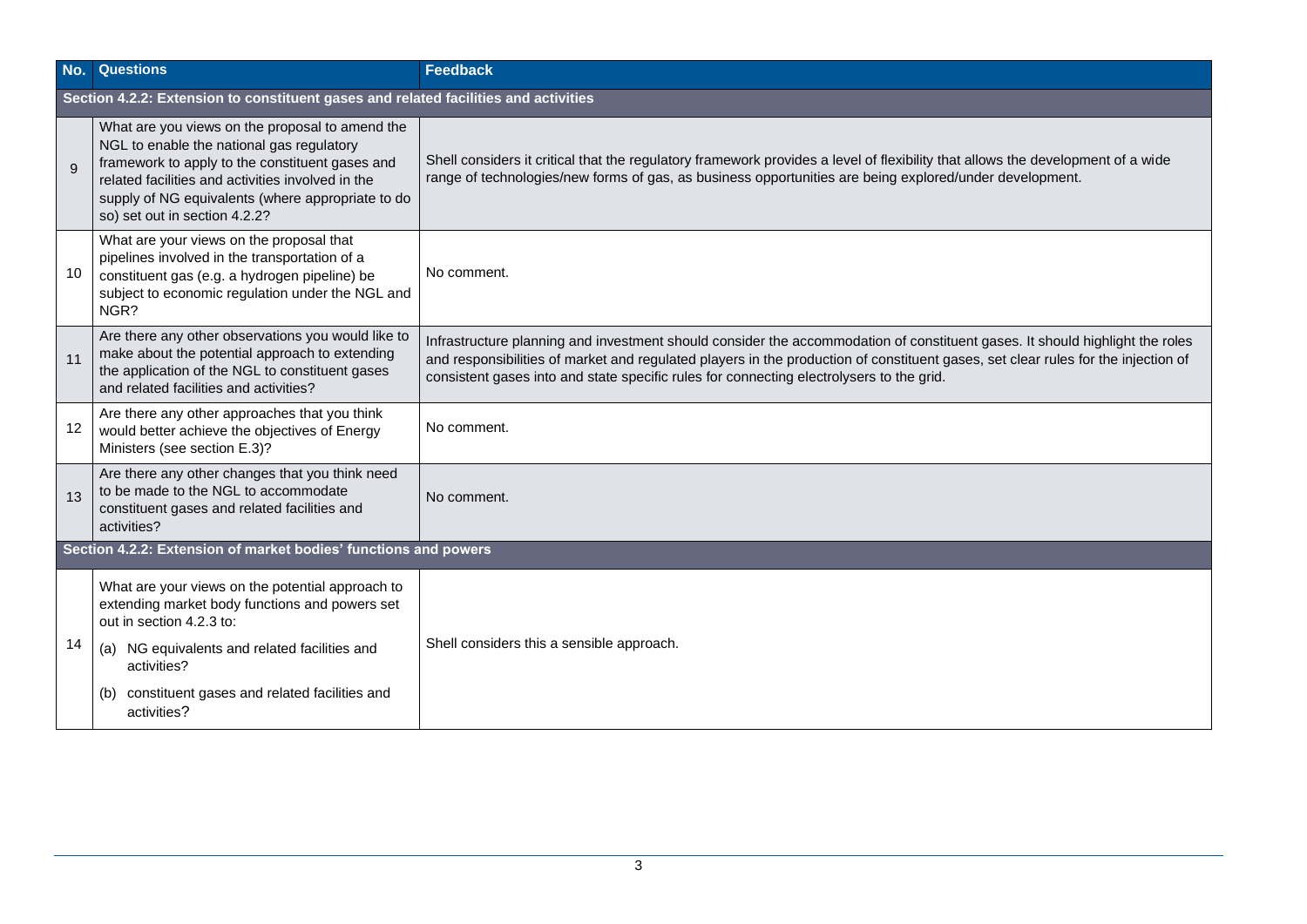| No. | <b>Questions</b>                                                                                                                                                                                                                                                                                                                                                                                                   | <b>Feedback</b>                                       |
|-----|--------------------------------------------------------------------------------------------------------------------------------------------------------------------------------------------------------------------------------------------------------------------------------------------------------------------------------------------------------------------------------------------------------------------|-------------------------------------------------------|
| 15  | Do you think arrangements are needed for<br>distribution pipelines attached to the DWGM and<br>STTM to provide for independent management of<br>blending limits (or gas specification requirement)<br>imposed by a jurisdiction? If you think AEMO or<br>another third party should be responsible for this<br>function, please explain what costs and benefits<br>you think would be associated with it doing so. | No comment.                                           |
| 16  | Are there any other changes to market body<br>functions and powers required to accommodate<br>NG equivalents, their constituent gases, or related<br>facilities and activities?                                                                                                                                                                                                                                    | No comment.                                           |
| 17  | Are there any other approaches that you think<br>would better achieve the objectives of Energy<br>Ministers?                                                                                                                                                                                                                                                                                                       | No comment.                                           |
|     |                                                                                                                                                                                                                                                                                                                                                                                                                    | Section 4.3: Potential approach to extending the NERL |
| 18  | What are your views on the potential approach to<br>extending the application of the NERL to NG<br>equivalents set out in section 4.3?                                                                                                                                                                                                                                                                             | No comment.                                           |
| 19  | What are your views on the potential approach to<br>extending the AER's and AEMC's functions and<br>powers under the NERL to NG equivalents set out<br>in section 4.3?                                                                                                                                                                                                                                             | No comment.                                           |
| 20  | Are any other changes to the NERL or the market<br>bodies' functions and powers under the NERL<br>required to accommodate NG equivalents?                                                                                                                                                                                                                                                                          | No comment.                                           |
| 21  | Are there any other approaches that you think<br>would better achieve the objectives of Energy<br>Ministers (see section E.3)?                                                                                                                                                                                                                                                                                     | No comment.                                           |

## **Chapter 5: Accommodating other gas products in the NGL and NERL over time**

| No. Questions                                                                                                                                 | <b>Feedback</b>                                                                |
|-----------------------------------------------------------------------------------------------------------------------------------------------|--------------------------------------------------------------------------------|
|                                                                                                                                               | Section 5.1: Potential approach to accommodating other gas products in the NGL |
| What are your views on the potential approach to<br>22 allowing the NGL to accommodate OG products<br>over time, as described in section 5.1? | Shell considers this a sensible approach.                                      |